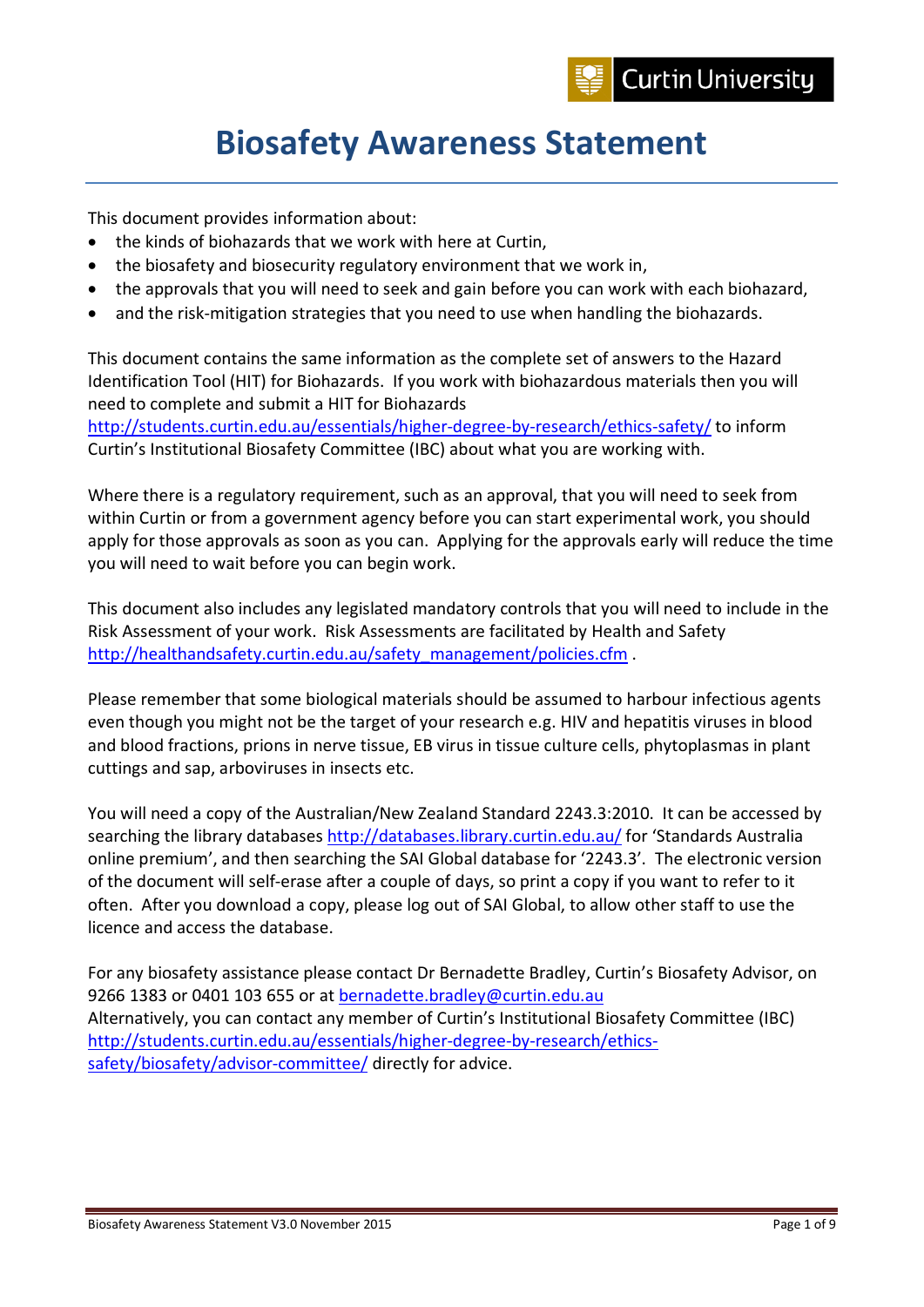

#### **Are you planning to conduct research or teaching activities involving human subjects?**

The use of human subjects in research is legislated by the National Health and Medical Research Council Act (1992) and described by The National Statement on Ethical Conduct in Human Research (2007). At Curtin, the Human Research Ethics Committee (HREC) oversees all research involving human subjects.

You will need to apply for approval from the Human Research Ethics Committee (HREC) <http://research.curtin.edu.au/research-integrity-ethics/human-research-ethics/> before you can begin to work with humans. This application process can take several weeks, so start early to avoid delays to your Project.

If you are planning to do this research at a non-Curtin university or hospital, that institution may have a HREC of their own. You will need to apply to the non-Curtin HREC for approval to perform your work. You will then need to apply to Curtin's HREC to recognise the approval from the other institution.

For your Risk Assessment, the hazard is harm to the human test subject. The control is seeking and gaining approval from the Human Research Ethics Committee.

#### **Are you planning to conduct research or teaching activities involving animal subjects?**

The use of animal subjects in research is legislated by the Animal Welfare Act (2002) and described by the Australian code of practice for the care and use of animals for scientific purposes (8th edition 2013). At Curtin, the Animal Ethics Committee (AEC) oversees all research involving animals.

You will need to apply for approval from the Animal Ethics Committee (AEC) [http://students.curtin.edu.au/essentials/higher-degree-by-research/ethics](http://students.curtin.edu.au/essentials/higher-degree-by-research/ethics-safety/human/committee-faculty-officers/)[safety/human/committee-faculty-officers/](http://students.curtin.edu.au/essentials/higher-degree-by-research/ethics-safety/human/committee-faculty-officers/) before you can begin to work with animals. This application process can take several weeks, so start early to avoid delays to your Project.

If you are planning to do this research at a non-Curtin university or hospital, that institution may have an AEC of their own. You will need to apply to the non-Curtin AEC for approval to perform your work. You will then need to apply to Curtin's AEC to recognise the approval from the other institution.

For your Risk Assessment, the hazard is harm to the animal test subject. The control is seeking and gaining approval from the Animal Ethics Committee.

#### **Are you planning to conduct research or teaching activities involving samples taken from humans or animals? (for example: blood, sputum, tissue, urine, faeces, etc)**

You may need to apply for approval from the Human Research Ethics Committee or Animal Ethics Committee [http://students.curtin.edu.au/essentials/higher-degree-by-research/ethics-](http://students.curtin.edu.au/essentials/higher-degree-by-research/ethics-safety/human/committee-faculty-officers/)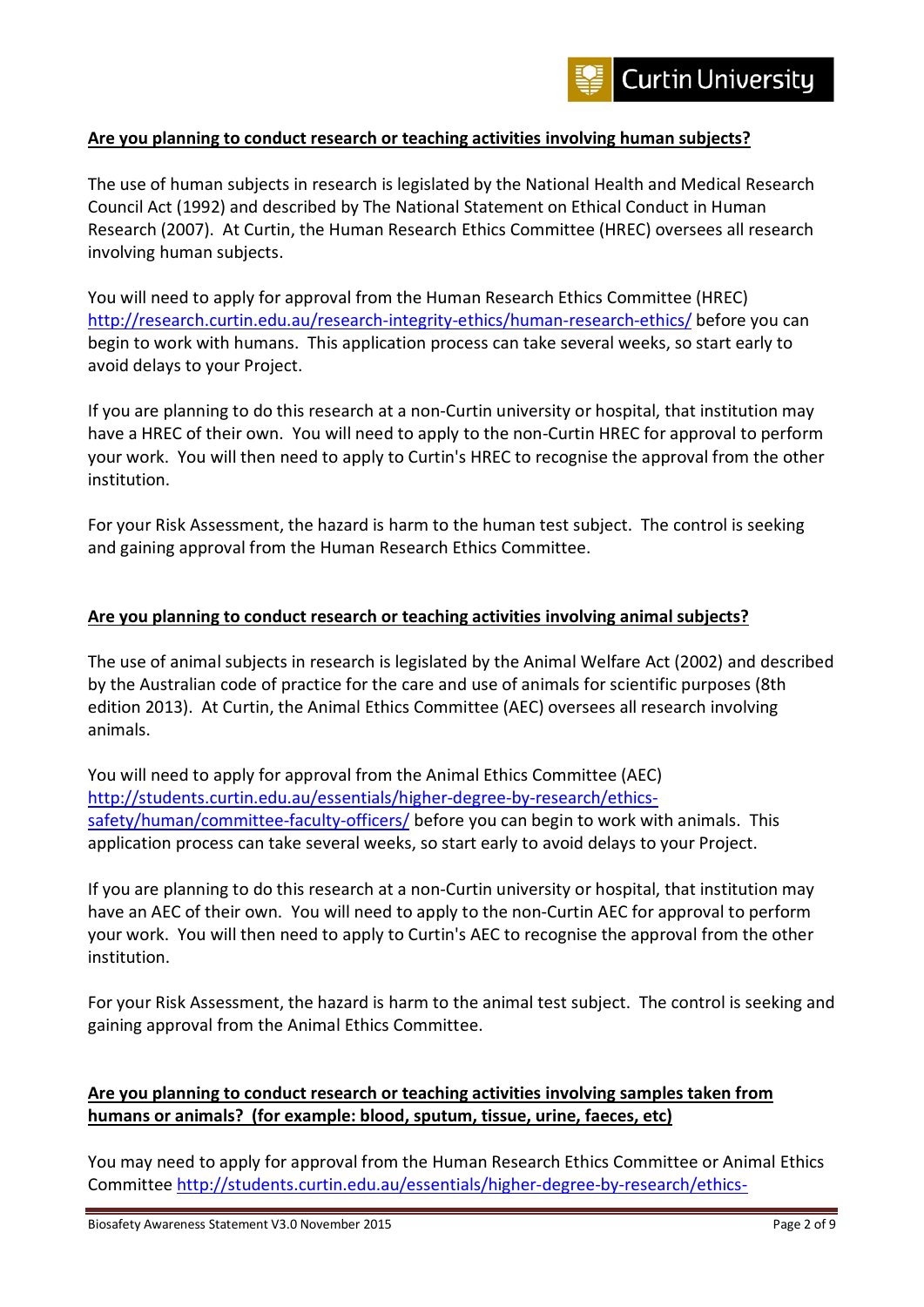

[safety/human/committee-faculty-officers/](http://students.curtin.edu.au/essentials/higher-degree-by-research/ethics-safety/human/committee-faculty-officers/) or [http://students.curtin.edu.au/essentials/higher](http://students.curtin.edu.au/essentials/higher-degree-by-research/ethics-safety/animal/)[degree-by-research/ethics-safety/animal/](http://students.curtin.edu.au/essentials/higher-degree-by-research/ethics-safety/animal/) before you source samples from humans or animals, please check.

All samples from humans or animals need to be handled as Risk Group 2, within a Class II Biosafety Cabinet inside a PC2 facility, unless they are known to contain microorganisms from RG3/4. For information about how to handle the samples, refer to AS/NZS2243.3:2010 and [http://www.safeworkaustralia.gov.au/sites/SWA/about/Publications/Documents/263/NationalCo](http://www.safeworkaustralia.gov.au/sites/SWA/about/Publications/Documents/263/NationalCodeOfPractice_Control_WorkRelatedExposure_Hepatitis_HIVViruses_NOHSC2010-2003_PDF.pdf) deOfPractice Control WorkRelatedExposure Hepatitis\_HIVViruses\_NOHSC2010-2003\_PDF.pdf . If you are able to handle your samples in this way then you do not need to seek IBC approval to do this work. However, if you can't comply with these two documents for any reason, or you are not sure, then please contact the Biosafety Advisor, who will help you to seek IBC assessment and approval before you can begin work.

Samples from humans can infect you with diseases that those people carried. Samples from animals can infect you with zoonotic diseases that those animals carried. Please see the linked document about zoonoses for more information <http://www.dpi.nsw.gov.au/biosecurity/animal/humans/zoonoses-transmission> .

Some immortalised cell cultures have been genetically modified, please always check if an Exempt Dealing is required.

Some cancer cell lines are able to colonise a person if the cells are aspirated into the lungs or get in the eyes. Please treat those cancer cell lines as infectious.

It is recommended that you get the appropriate immunisations listed in The Australian Immunisation Handbook 10th Edition 2015 [http://www.health.gov.au/internet/immunise/publishing.nsf/Content/Handbook10](http://www.health.gov.au/internet/immunise/publishing.nsf/Content/Handbook10-home%7Ehandbook10part3%7Ehandbook10-3-3#3-3-7) [home~handbook10part3~handbook10-3-3#3-3-7](http://www.health.gov.au/internet/immunise/publishing.nsf/Content/Handbook10-home%7Ehandbook10part3%7Ehandbook10-3-3#3-3-7). There may be other vaccinations available that are relevant to the samples you are handling.

If you are planning to do this work at a non-Curtin site, you still must handle your samples safely, to the standard described above.

If you need to transport your samples, you must transport them following the Guidelines for [transporting biohazards](http://students.curtin.edu.au/essentials/higher-degree-by-research/ethics-safety/biosafety/transport-storage/) .

For your Risk Assessment, the hazard is harm to the human or animal test subject. The control is seeking and gaining approval from the HREC or AEC.

For your Risk Assessment, the hazard is infection with a pathogen originating from your sample. The first control is handling the sample under PC2 conditions or using methods approved by the IBC. A second control is vaccination.

**Are you planning to conduct research or teaching activities involving an Australian native animal, or samples/parts from an Australian native animal? (for example: fish, vertebrates, insects, invertebrates, fur, skulls, feathers, carcasses, bones, scats)**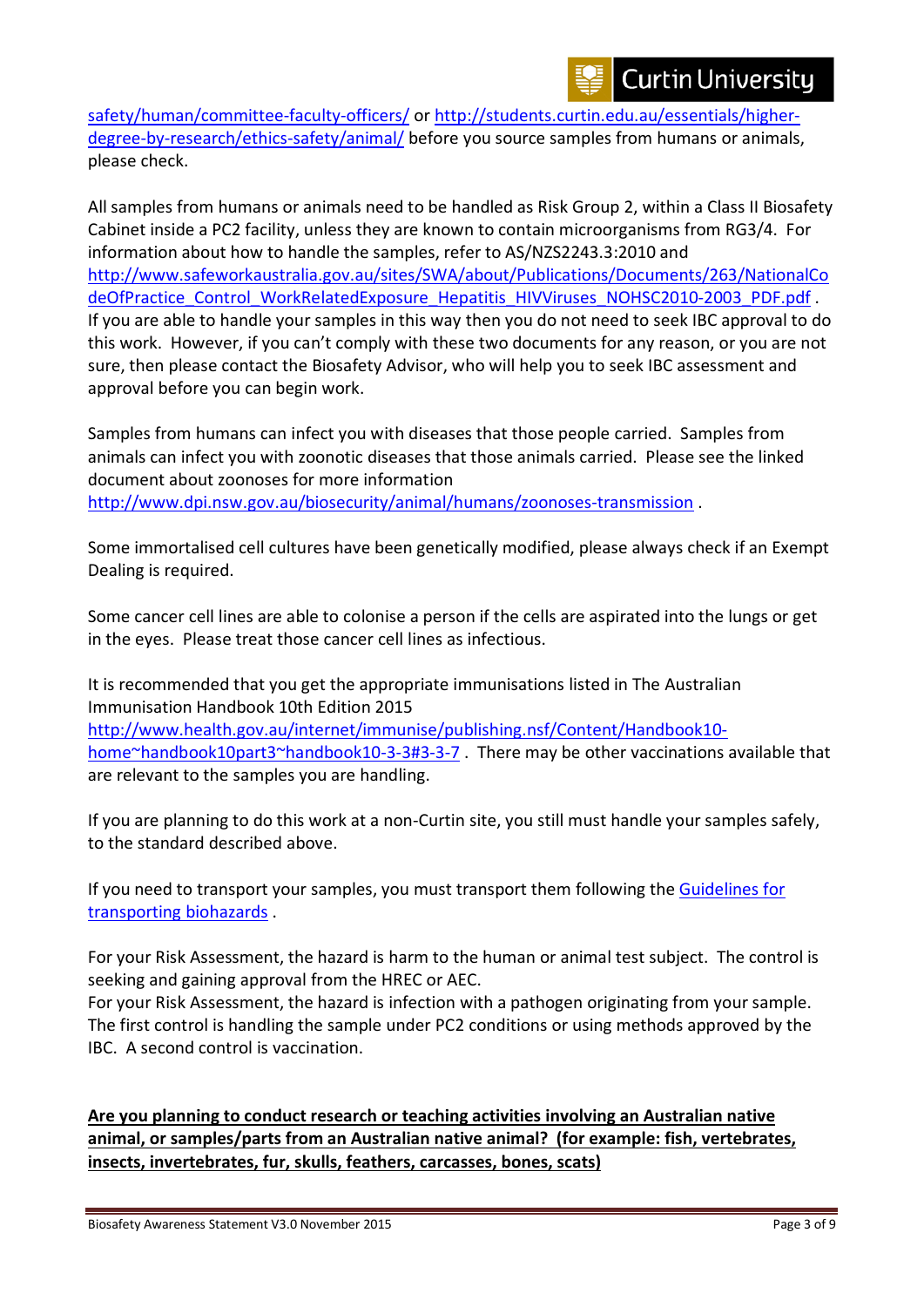

Native animals are protected under the Wildlife Conservation Act (1950). Aquatic species may also be protected under the Fish Resources Management Act (1994).

- 1. Please consider the requirements for a fauna licence [http://www.dpaw.wa.gov.au/plants-and](http://www.dpaw.wa.gov.au/plants-and-animals/licences-and-permits/134-fauna-forms)[animals/licences-and-permits/134-fauna-forms](http://www.dpaw.wa.gov.au/plants-and-animals/licences-and-permits/134-fauna-forms) .
- 2. Please also consider the requirements for a licence for fish and crustaceans <http://www.fish.wa.gov.au/Pages/Home.aspx> .

For your Risk Assessment, the hazard is harm to native animal populations. The control is seeking and gaining approval from the appropriate government department.

## **Are you planning to conduct research or teaching activities involving Australian native plants, or parts of an Australian native plant? (for example: algae, flowering plants, and non-flowering plants, seeds, flowers, leaves, branches, roots)**

Native plants are protected under the Wildlife Conservation Act (1950).

1. Please consider the requirements for a flora licence [http://www.dpaw.wa.gov.au/plants-and](http://www.dpaw.wa.gov.au/plants-and-animals/licences-and-permits/135-flora-licences)[animals/licences-and-permits/135-flora-licences](http://www.dpaw.wa.gov.au/plants-and-animals/licences-and-permits/135-flora-licences) .

For your Risk Assessment, the hazard is harm to native plant populations. The control is seeking and gaining approval from the appropriate government department.

#### **Are you planning to conduct research or teaching activities involving a poisonous/toxic plant?**

Poisonous/toxic plants must be handled to protect workers from the poison/toxin. Please contact the Biosafety Advisor, who will help you to seek IBC assessment and approval, before you can begin work.

For your Risk Assessment, the hazard is being poisoned by the plant. The IBC will advise you about the controls you will need to use.

*Are you planning to conduct research or teaching activities involving a weedy plant listed on the Department of Agriculture and Food's Declared Plants List? (search for "Declared Plants List" on the DAFWA website [http://www.agric.wa.gov.au/\)](http://www.agric.wa.gov.au/)* 

Plants on the Declared Plants List must be handled following the guidelines on the List. You must not release a pest plant into the environment.

For your Risk Assessment, the hazard is harming the natural or agricultural ecosystems by invasion of a weedy plant. The control is to fully contain the plant by following the guidelines on the Declared Plants List at all times.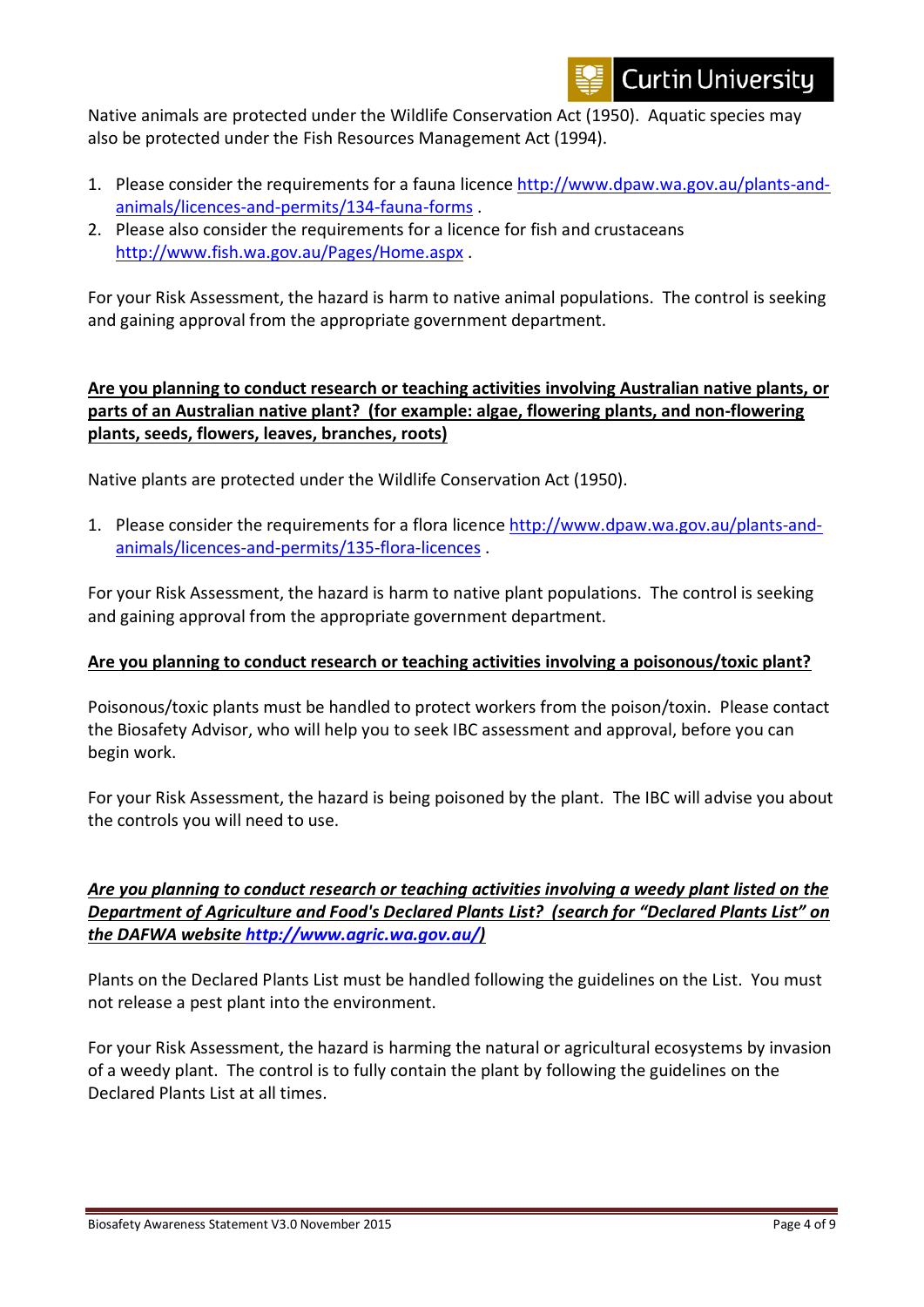

### **Are you planning to conduct research or teaching activities involving biting/stinging or venomous/toxic invertebrates that could harm the handlers? (for example: bees, ants, jellyfish, coral)**

Biting/stinging or venomous/toxic invertebrates must be handled to protect workers from the bite/sting or venom/toxin. Please contact the Biosafety Advisor, who will help you to seek IBC assessment of your handling methods, and approval, before you can begin work.

For your Risk Assessment, the hazard is poisoning with invertebrate venom. The IBC will advise you about the control measures that you will need to take.

#### **Are you planning to conduct research or teaching activities involving insects that are able to act as vectors for human, animal and plant disease? (for example: mosquitoes, ticks, thrips)**

Please consult Section 3 of the AS/NZS2243.3:2010 to identify the Risk Group that those insects should be handled at, and handle them using the appropriate Physical Containment level (Section 5 of the AS/NZS2243.3:2010). If you are able to handle the insects at the same PC level as their RG then you do not need to seek IBC approval to do this work. However, if you can't comply with these two sections of the Standard for any reason, or you are unsure, then you will need to contact the Biosafety Advisor, who will help you to seek IBC assessment of your handling methods, and approval before you can begin work.

For your Risk Assessment, the hazard is infection with disease spread by the vector. The first control is handling the sample under at least PC2 conditions or using methods approved by the IBC. A second control may be vaccination.

## **Are you planning to conduct research or teaching activities involving microorganisms in Risk Groups 2, 3 or 4?**

All microorganisms in Risk Groups (RG) 2, 3 or 4 need to be handled at the appropriate corresponding Physical Containment (PC) level (e.g. PC2 for RG2). For information about how to handle the samples, refer to Sections 3-5 of the AS/NZS2243.3:2010 (the Australian/New Zealand Standard 2243.3:2010 can be accessed by searching the library databases <http://databases.library.curtin.edu.au/> for 'Standards Australia online premium', and then searching the SAI Global database for '2243.3'). If you can handle your microorganism at the same PC level as their RG then you don't need IBC approval. This includes handling the microorganism entirely within a Class II Biosafety Cabinet if it can be infective via the respiratory route. However, if you need to use non-Standard methods, then please contact the Biosafety Advisor [biosafety@curtin.edu.au](mailto:biosafety@curtin.edu.au) , who will help you to seek IBC assessment of your methods, and approval, before you can begin work.

Some animal pathogens are zoonotic and can infect you. Please see the linked document about zoonoses for more information

<http://www.dpi.nsw.gov.au/biosecurity/animal/humans/zoonoses-transmission> .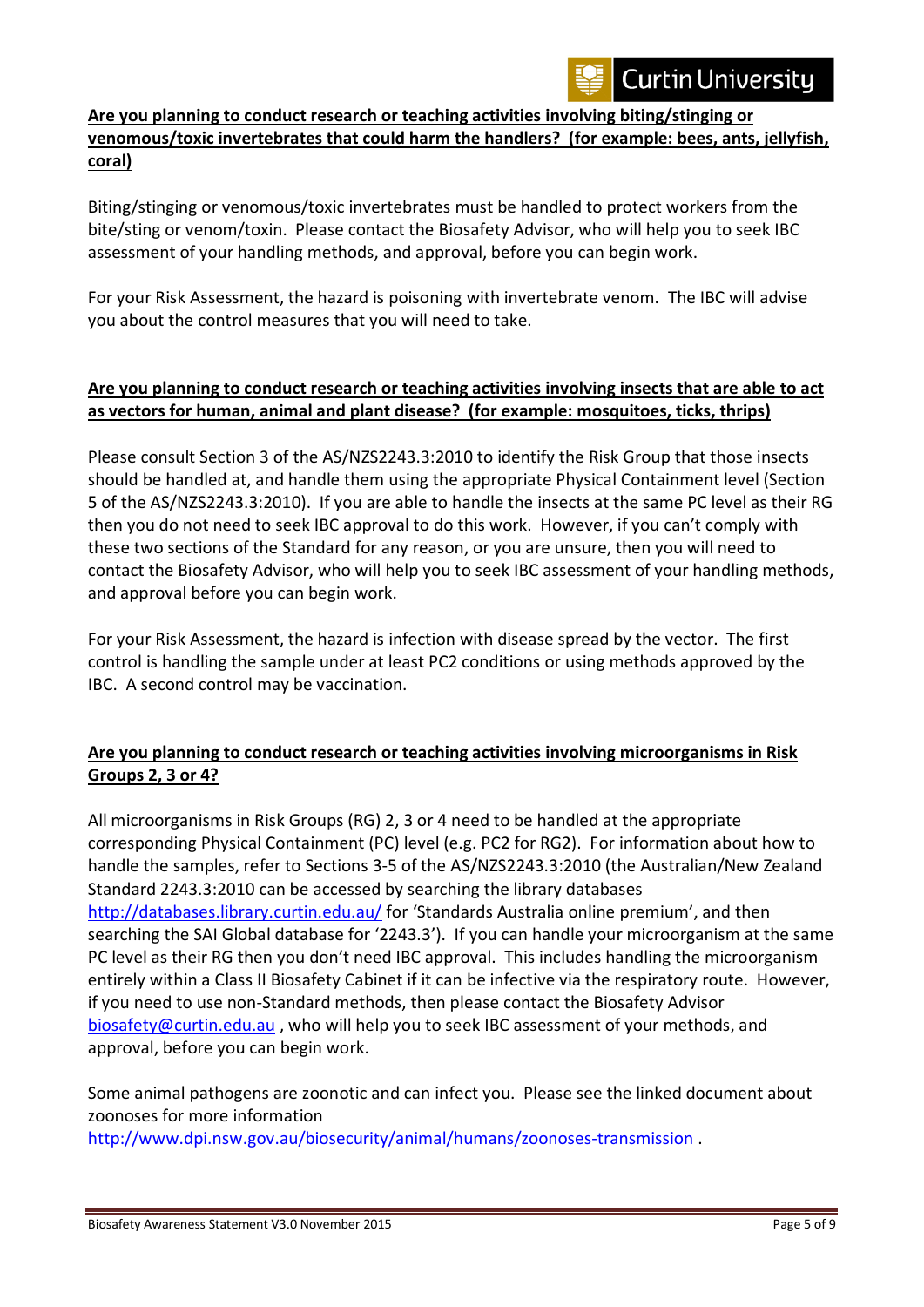# **Curtin University**

There are vaccines available for some pathogens. It is recommended that you get the appropriate immunisations listed in The Australian Immunisation Handbook 9th Edition 2008 [http://www.health.gov.au/internet/immunise/publishing.nsf/Content/Handbook10](http://www.health.gov.au/internet/immunise/publishing.nsf/Content/Handbook10-home%7Ehandbook10part3%7Ehandbook10-3-3#3-3-7) [home~handbook10part3~handbook10-3-3#3-3-7](http://www.health.gov.au/internet/immunise/publishing.nsf/Content/Handbook10-home%7Ehandbook10part3%7Ehandbook10-3-3#3-3-7) and any other relevant vaccinations.

If you are planning to do this work at a non-Curtin site, you still must handle your microorganisms safely, to the standard described above.

If you need to transport your microorganisms, you must transport them following the [Guidelines](http://students.curtin.edu.au/essentials/higher-degree-by-research/ethics-safety/biosafety/transport-storage/)  [for transporting biohazards.](http://students.curtin.edu.au/essentials/higher-degree-by-research/ethics-safety/biosafety/transport-storage/)

For your Risk Assessment, the hazard is infection with disease. The first control is handling the sample under the appropriate Physical Containment conditions or using methods approved by the IBC. A second control may be vaccination.

#### **Are you planning to conduct research or teaching activities involving any of the Security Sensitive Biological Agents (SSBA) listed here:**

- *Abrin (reportable quantity 5 mg), Yersinia pestis (Plague),*
- *Bacillus anthracis (Anthraxvirulent strains), African swine fever virus,* 
	-
- 
- 
- 
- 
- 
- 
- 
- *(serotypes O1 and O139 only),*
- 
- 
- *Botulinum toxin (non-therapeutic forms, Capripoxvirus (Sheep pox virus and reportable quantity 0.5 mg), Goat pox virus),*
- *Ebolavirus, Classical swine fever virus,*
- *Foot-and-mouth disease virus, Francisella tularensis (Tularaemia),*
- *Highly pathogenic influenza virus Clostridium botulinum (Botulism; infecting humans, toxin-producing strains),*
- *Marburgvirus, Lumpy skin disease virus,*
- *Ricin (reportable quantity 5 mg), Peste-des-petits-ruminants virus,*
- *Rinderpest virus, Salmonella Typhi (Typhoid),*
- *SARS coronavirus, Variola virus (Smallpox),*
- *Vibrio cholerae (Cholera) Yellow fever virus (non-vaccine strains)*

All activities related to SSBAs are regulated by the National Health Security Act (2007) – Part 3. It is illegal to have any SSBA unless it is being held following all the requirements of the SSBA regulatory system.

Please contact the Biosafety Advisor [bernadette.bradley@curtin.edu.au](mailto:bernadette.bradley@curtin.edu.au) and the Chair of the IBC [d.groth@curtin.edu.au](mailto:d.groth@curtin.edu.au) immediately, to discuss the possibility that you might be able to work with SSBAs in the future, once the proper registration has been gained from the Federal Government Department of Health and Aging.

For your Risk Assessment, the hazard is providing people with access to weaponisable pathogens or toxins that could be used in the production of bioweapons. The control is to work within the SSBA regulatory system, that restricts the public access to those samples.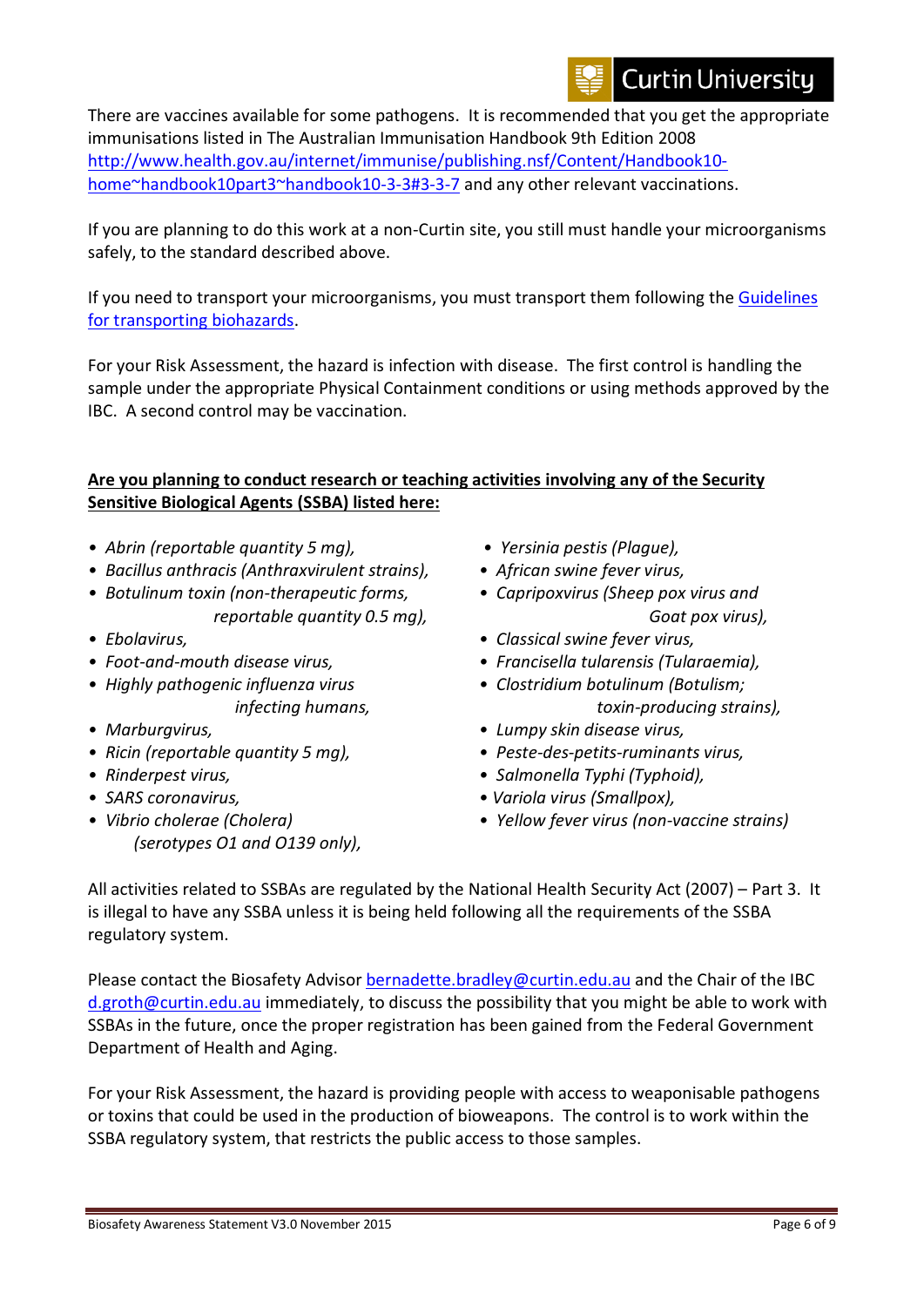For your Risk Assessment, the hazard is infection with disease. The first control is handling the sample under the appropriate Physical Containment conditions or using methods approved by the IBC. A second control may be vaccination.

#### **Are you planning to conduct research or teaching activities involving culturing microorganisms from environmental or biological specimens likely to contain an SSBA? (for example: from soil, wastewater, manure, animal carcasses, human excreta)**

All activities related to SSBAs are regulated by the National Health Security Act (2007) – Part 3. It is illegal to have any SSBA in your possession unless it is being held following all the requirements of the SSBA regulatory system.

It is possible to culture an SSBA from an environmental sample or a biological sample. When you become aware that you have cultured a presumptive SSBA, you must immediately contact the Biosafety Advisor [bernadette.bradley@curtin.edu.au](mailto:bernadette.bradley@curtin.edu.au) 0401 103 655 or the Chair of the IBC [d.groth@curtin.edu.au](mailto:d.groth@curtin.edu.au) .

For your Risk Assessment, the hazard is providing people with access to weaponisable pathogens or toxins that could be used in the production of bioweapons. The control is to work within the SSBA regulatory system, that restricts the public access to those samples.

For your Risk Assessment, the hazard is infection with disease. The first control is handling the sample under the appropriate Physical Containment conditions or using methods approved by the IBC. A second control may be vaccination.

**Are you planning to conduct research or teaching activities involving a genetically modified organism GMO? (GMOs include many commercially available and gifted: cell cultures, mouse models, clones, microorganisms containing constructed plasmids, and viral vectors. The use of GMOs includes their purchase, importation, construction, culturing, and storage.)**

The use of all GMOs is regulated by the Federal Government Gene Technology Act (2000) and Regulations (2001). If you want to work with GMOs then you must work within this gene technology regulatory system. The system regulates all activities with GMOs, including their purchase, importation, construction, culturing, storage and disposal.

At Curtin, the use of all GMOs also needs IBC approval before you can begin.

If your line manager already has a GM Dealing that covers the work that you want to do, then you need to:

- Read the Dealing, and any OGTR Guidelines sited in the Approval email, and for NLRDs: sign the signoff sheet.
- Attend the OGTR training session, and your lab manager will let you know when that will be held.

If you do not have a GM Dealing to cover your work, then please apply for IBC approval by following the steps on this website [http://students.curtin.edu.au/essentials/higher-degree-by-](http://students.curtin.edu.au/essentials/higher-degree-by-research/ethics-safety/biosafety/genetically-modified-organisms/)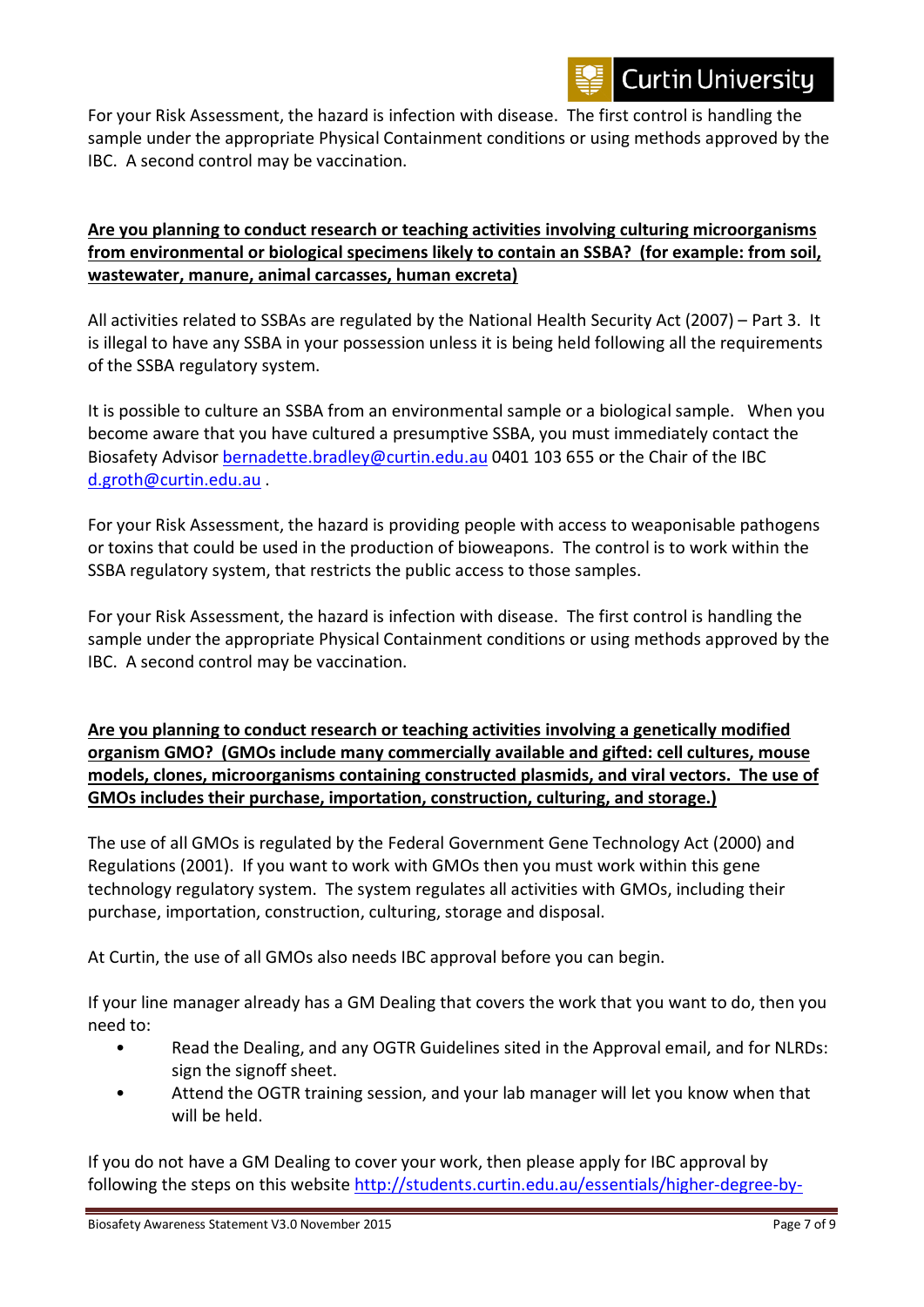[research/ethics-safety/biosafety/genetically-modified-organisms/.](http://students.curtin.edu.au/essentials/higher-degree-by-research/ethics-safety/biosafety/genetically-modified-organisms/) You cannot purchase or begin to work with a GMO until you have IBC approval. You will also need to attend the next OGTR training session, and your lab manager will let you know when that will be held.

For your Risk Assessment, the hazard is disrupting the genetic integrity of the species in question. The control is to work within the gene technology regulatory system, to contain the GMOs so that they are not released into the environment.

#### **Are you planning to conduct research or teaching activities involving importing biological material from overseas?**

There are two levels of quarantine that apply to Western Australia – there is State quarantine between WA and the Eastern States of Australia [https://www.agric.wa.gov.au/biosecurity](https://www.agric.wa.gov.au/biosecurity-quarantine/quarantine)[quarantine/quarantine](https://www.agric.wa.gov.au/biosecurity-quarantine/quarantine) , plus there is Federal quarantine between Australia and overseas <http://www.daff.gov.au/biosecurity> . There are several Acts of law that cover quarantine, and it is illegal to import any biological material without adhering to all the Guidelines and Regulations associated with those Acts.

You might need import permits from both Federal and State quarantine, or you might just a need Federal quarantine import permit, or you might not need any permits at all. Follow the steps on Curtin's [Quarantine webpage](http://students.curtin.edu.au/essentials/higher-degree-by-research/ethics-safety/biosafety/quarantined-materials-biosecurity/) to search for whether you need to apply for an Import Permit. The Biosafety Advisor can help you. Your Supervisor can hold, or apply for, permits to cover your Project, or you can hold the Permits yourself.

You will need to transport the samples following the [Guidelines for transporting biohazards.](http://students.curtin.edu.au/essentials/higher-degree-by-research/ethics-safety/biosafety/transport-storage/)

Please send a copy of any WA import Approvals to the Biosafety Advisor [bernadette.bradley@curtin.edu.au](mailto:bernadette.bradley@curtin.edu.au) .

For your Risk Assessment, the hazard is introducing novel species and/or diseases into WA to disrupt native and/or agricultural ecologies. The control is to work within the biosecurity regulatory system, and to follow the Import Conditions on the Import Permit.

## **Are you planning to conduct research or teaching activities involving transporting biological material from the Eastern States into Western Australia?**

WA State quarantine operates between WA and the Eastern States of Australia <https://www.agric.wa.gov.au/biosecurity-quarantine/quarantine> . You might need an Approval from Quarantine WA before you can bring materials across Australia. Follow the steps on Curtin's [Quarantine webpage](http://students.curtin.edu.au/essentials/higher-degree-by-research/ethics-safety/biosafety/quarantined-materials-biosecurity/) to seek Approval. If you would like help to apply for your import Approval then please contact the Biosafety Advisor.

Please send a copy of any Approvals to the Biosafety Advisor [bernadette.bradley@curtin.edu.au](mailto:bernadette.bradley@curtin.edu.au) .

You will need to transport your samples following the [Guidelines for transporting biohazards.](http://research.curtin.edu.au/research-integrity-ethics/biosafety/transporting-biological-materials/)